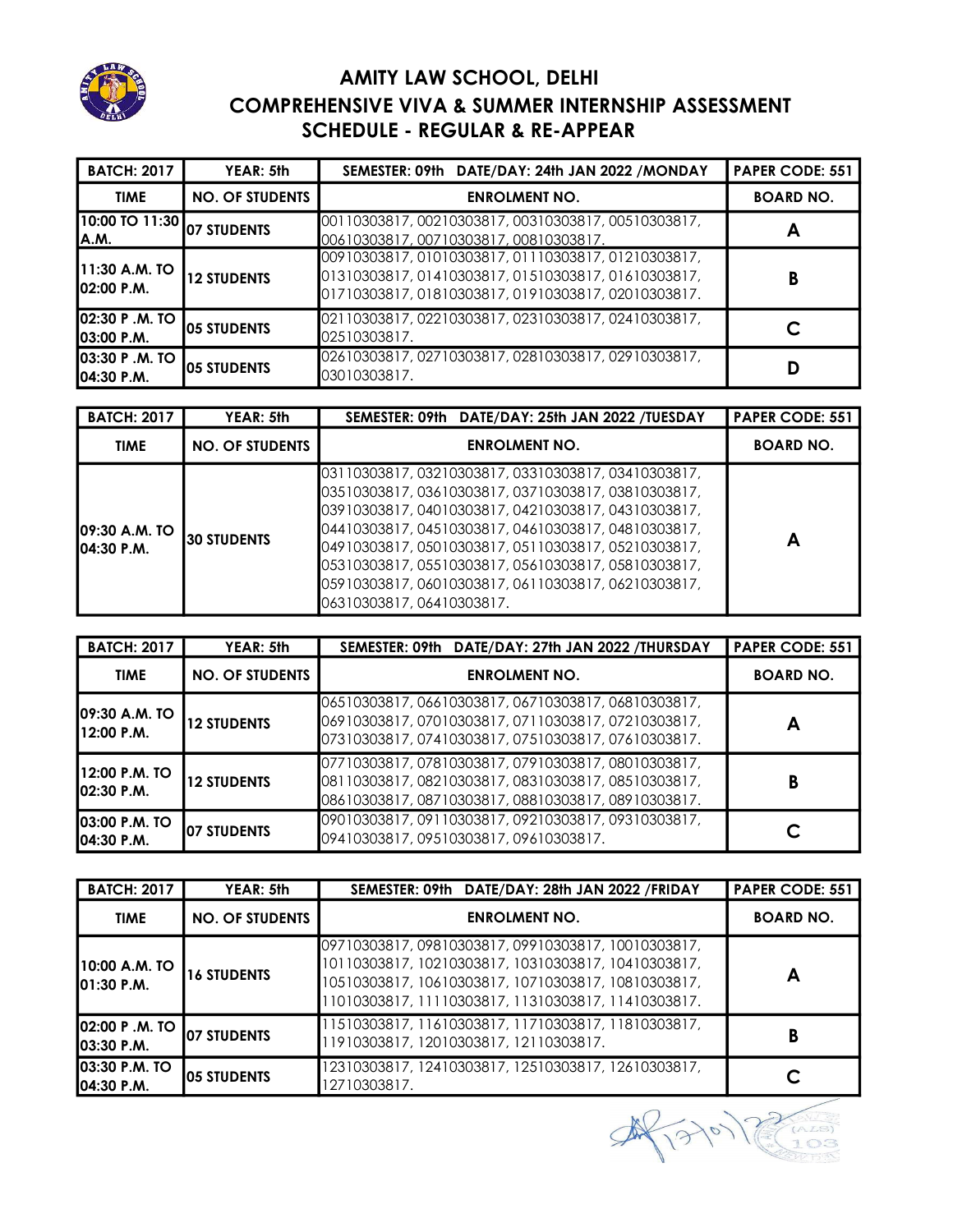| <b>BATCH: 2017</b>                        | YEAR: 5th              | SEMESTER: 09th DATE/DAY: 31st JAN 2022 /MONDAY                                                                                                                    | <b>PAPER CODE: 551</b> |
|-------------------------------------------|------------------------|-------------------------------------------------------------------------------------------------------------------------------------------------------------------|------------------------|
| <b>TIME</b>                               | <b>NO. OF STUDENTS</b> | <b>ENROLMENT NO.</b>                                                                                                                                              | <b>BOARD NO.</b>       |
| <b>11:30 A.M. TO</b><br><b>02:00 P.M.</b> | <b>12 STUDENTS</b>     | 12810303817, 13010303817, 13110303817, 13210303817,<br>13310303817, 13410303817, 13510303817, 13610303817,<br>13710303817, 13810303817, 14010303817, 14110303817. | А                      |
| <b>03:30 P.M. TO</b><br>04:30 P.M.        | <b>IO5 STUDENTS</b>    | 14210303817, 14310303817, 14410303817, 14510303817,<br>14710303817.                                                                                               | В                      |

| <b>BATCH: 2017</b>                   | YEAR: 5th              | SEMESTER: 09th DATE/DAY: 01st Feb. 2022 /TUESDAY                                                                                                                                                                                                                                                                                                                                                                           | <b>PAPER CODE: 551</b> |
|--------------------------------------|------------------------|----------------------------------------------------------------------------------------------------------------------------------------------------------------------------------------------------------------------------------------------------------------------------------------------------------------------------------------------------------------------------------------------------------------------------|------------------------|
| <b>TIME</b>                          | <b>NO. OF STUDENTS</b> | <b>ENROLMENT NO.</b>                                                                                                                                                                                                                                                                                                                                                                                                       | <b>BOARD NO.</b>       |
| <b>109:30 A.M. TO</b><br>104:30 P.M. | I30 STUDENTS           | 14810303817, 14910303817, 15010303817, 15110303817,<br>15210303817, 15310303817, 15410303817, 15510303817,<br>15610303817, 15710303817, 15810303817, 15910303817,<br>16010303817, 16110303817, 16210303817, 16310303817,<br>16410303817, 16510303817, 16610303817, 16710303817,<br>16810303817, 16910303817, 17010303817, 17110303817,<br>17210303817, 17310303817, 17410303817, 17510303817,<br>17610303817, 17710303817. | Α                      |

| <b>BATCH: 2017</b>                         | YEAR: 5th              | SEMESTER: 09th DATE/DAY: 02nd Feb. 2022/WEDNESDAY                                                                                                                                                                        | <b>PAPER CODE: 551</b> |
|--------------------------------------------|------------------------|--------------------------------------------------------------------------------------------------------------------------------------------------------------------------------------------------------------------------|------------------------|
| <b>TIME</b>                                | <b>NO. OF STUDENTS</b> | <b>ENROLMENT NO.</b>                                                                                                                                                                                                     | <b>BOARD NO.</b>       |
| 10:00 A.M. TO<br>01:30 P.M.                | <b>16 STUDENTS</b>     | 17810303817, 17910303817, 18010303817, 18210303817,<br>18310303817, 18410303817, 18510303817, 18710303817,<br>18810303817, 18910303817, 19010303817, 19110303817,<br>19210303817, 19410303817, 19610303817, 19710303817. | Α                      |
| <b>02:00 P.M. TO</b><br><b>103:30 P.M.</b> | <b>107 STUDENTS</b>    | 19810303817, 19910303817, 20010303817, 20110303817,<br>20310303817, 20410303817, 20610303817.                                                                                                                            | В                      |
| <b>03:30 P.M. TO</b><br>104:30 P.M.        | <b>IO5 STUDENTS</b>    | 20710303817, 20810303817, 20910303817, 21010303817,<br>21110303817.                                                                                                                                                      |                        |

| <b>BATCH: 2017</b>                 | YEAR: 5th              | SEMESTER: 09th DATE/DAY: 03rd Feb. 2022/THURSDAY                                                                                                                  | <b>PAPER CODE: 551</b> |
|------------------------------------|------------------------|-------------------------------------------------------------------------------------------------------------------------------------------------------------------|------------------------|
| <b>TIME</b>                        | <b>NO. OF STUDENTS</b> | <b>ENROLMENT NO.</b>                                                                                                                                              | <b>BOARD NO.</b>       |
| 109:30 A.M. TO<br>112:00 P.M.      | <b>12 STUDENTS</b>     | 21210303817, 21310303817, 21410303817, 21510303817,<br>21610303817, 21710303817, 22110303817, 22210303817,<br>22310303817, 22510303817, 22610303817, 22710303817. |                        |
| 12:00 P.M. TO<br>02:30 P.M.        | <b>12 STUDENTS</b>     | 22810303817, 22910303817, 23110303817, 23210303817,<br>23310303817, 23410303817, 23510303817, 23610303817,<br>23710303817, 23810303817, 23910303817, 24010303817. | В                      |
| <b>03:00 P.M. TO</b><br>04:30 P.M. | <b>IO7 STUDENTS</b>    | 24110303817, 24210303817, 24510303817, 24610303817,<br>24710303817, 35110303817, 35210303817.                                                                     |                        |



 $\label{eq:2.1} \frac{1}{\sqrt{2\pi}}\int_{0}^{\infty}\frac{1}{\sqrt{2\pi}}\left(\frac{1}{\sqrt{2\pi}}\int_{0}^{\infty}\frac{1}{\sqrt{2\pi}}\left(\frac{1}{\sqrt{2\pi}}\int_{0}^{\infty}\frac{1}{\sqrt{2\pi}}\right)\frac{1}{\sqrt{2\pi}}\right)\frac{1}{\sqrt{2\pi}}\frac{1}{\sqrt{2\pi}}\frac{1}{\sqrt{2\pi}}\frac{1}{\sqrt{2\pi}}\frac{1}{\sqrt{2\pi}}\frac{1}{\sqrt{2\pi}}\frac{1}{\sqrt{2\pi}}\frac{1}{\sqrt{$